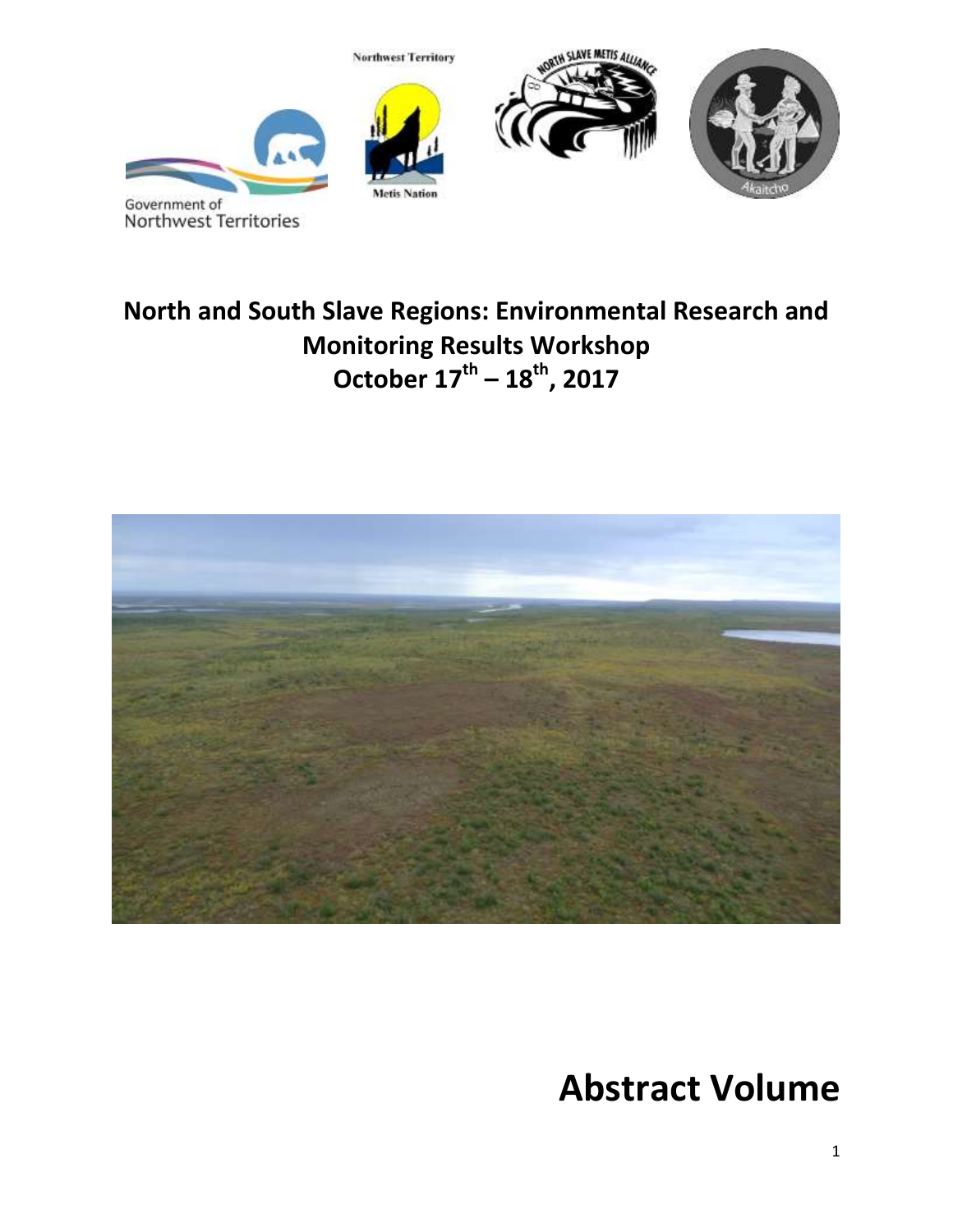#### **Cover Photograph**

Peatland in North Slave Region, NWT; Julian Kanigan

#### **Compiled by M. Seabrook**

#### *Recommended Citation:*

Seabrook, M. (compiler), 2017. North and South Slave Regions: Environmental Research and Monitoring Results Workshop: Abstracts; Northwest Territories Cumulative Impact Monitoring Program, Yellowknife, NT. NWT CIMP Abstracts Volume 2017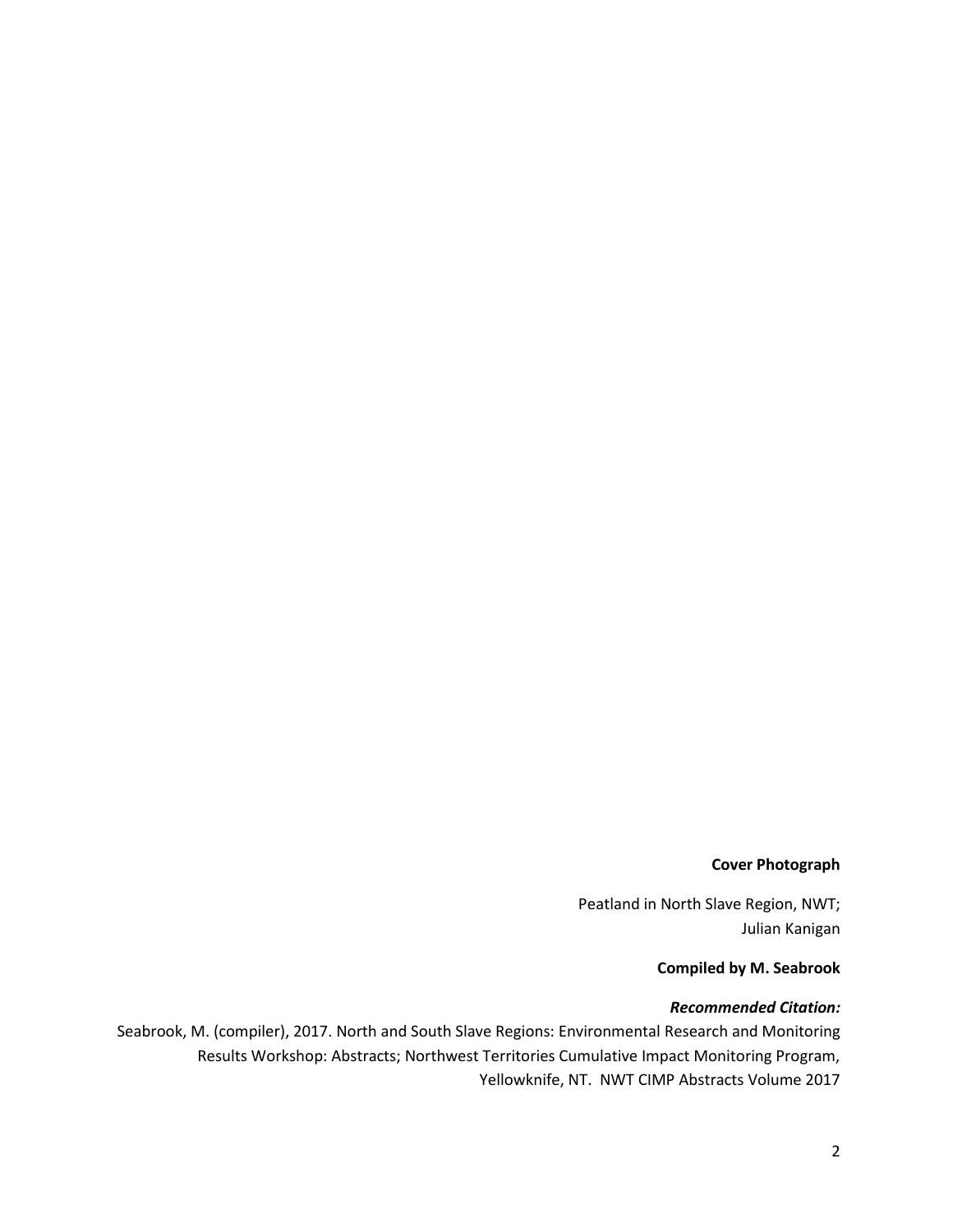## **Table of Contents** (Ordered by Author - **\*denotes presenter**)

| Update on GNWT - ENR's Environmental Site Assessments and Monitoring Projects at Various NWT<br><b>Contaminated and Operating Sites</b>                                                                                                                                                                                    |
|----------------------------------------------------------------------------------------------------------------------------------------------------------------------------------------------------------------------------------------------------------------------------------------------------------------------------|
|                                                                                                                                                                                                                                                                                                                            |
| The Yellowknife Bay Aquatic Ecosystem 75 years After Gold Production Began: Arsenic, Antimony and<br>Metals in Water, Sediment and Fish<br>Chételat*, J. <sup>1</sup> , Black*, J. <sup>2</sup> , Cott*, P. <sup>3</sup> , Amyot*, M. <sup>4</sup> , Muir*, D.C.G. <sup>5</sup> , Cousens*, B. <sup>6</sup> , Richardson*, |
| Monitoring of Remediated Federal Contaminated Sites in the NWT                                                                                                                                                                                                                                                             |
| Community and Scientist Monitoring of the Great Slave Lake Ecosystem<br><b>Evans*, M.</b> <sup>1</sup> , Giroux, E. <sup>2</sup> , Carpenter, L. <sup>2</sup> , Norn, L. <sup>2</sup> , Fordy, R. <sup>2</sup> , Fordy, K. <sup>1</sup> , Janzen, K. <sup>3</sup> , Bjornson,                                              |
| Impact of Wildfire on Northern Stream Ecosystems                                                                                                                                                                                                                                                                           |
| NWT Cumulative Impact Monitoring Program Results in the North and South Slave Regions, NT                                                                                                                                                                                                                                  |
| The Recovery of Yellowknife Area Lakes From 50 Years of Mining Emissions: The Influence of<br>Landscape Scale and Within-Lake Processes<br>(Kanigan*, J), Palmer, M.J. <sup>1</sup> , Chételat, J. <sup>2</sup> , Richardson, M. <sup>1</sup> , Jamieson, H.E. <sup>3</sup> , and Galloway,                                |
| Traditional Knowledge in Resource Decisions and Community-Based Monitoring: Current Challenges<br>and Recommendations                                                                                                                                                                                                      |
| Aboriginal Aquatic and Resource and Oceans Management (AAROM) Program: Northwest Territory<br><b>Metis Nation</b>                                                                                                                                                                                                          |
| NWT-Wide Community-Based Water Quality Monitoring (CBM) Program                                                                                                                                                                                                                                                            |
| Barren-ground Caribou Traditional Mapping and Analysis                                                                                                                                                                                                                                                                     |
| Biological Adaptability of Great Slave Lake Fisheries Ecosystem14<br><b>Zhu*.</b> $X^1$ , Chapelsky, A. <sup>1</sup> , Carmichael, T.J. <sup>1</sup> , Tallman, R.F. <sup>1</sup> , Lea, E. <sup>1</sup> , Janjua, Y.M. <sup>1</sup> , Evans, M. <sup>2</sup>                                                              |
|                                                                                                                                                                                                                                                                                                                            |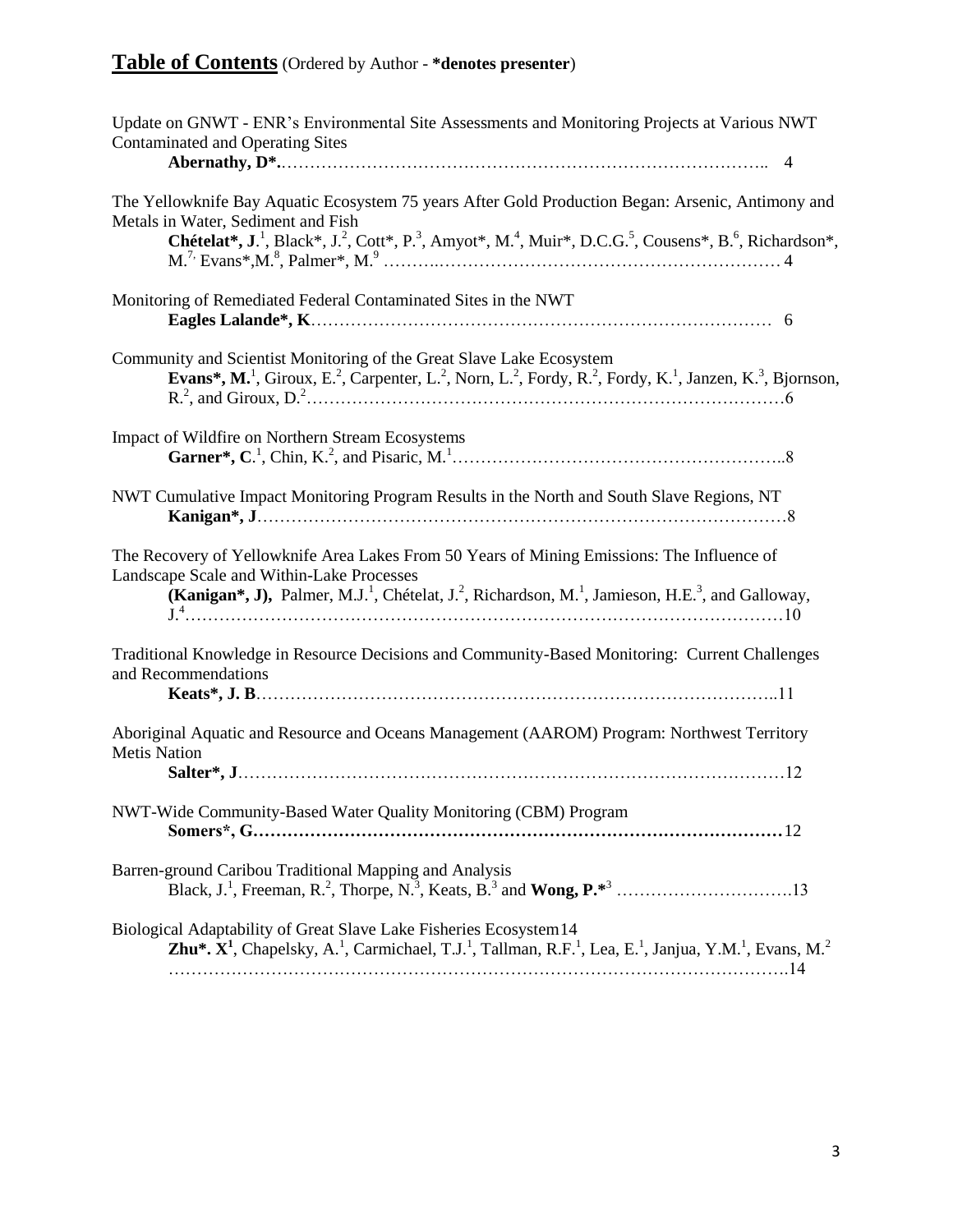## **Update on GNWT-ENR's Environmental Site Assessments and Monitoring Projects at Various NWT Contaminated and Operating Sites**

Abernathy\*, D.

Contaminated Sites Section, Department of Environment and Natural Resources, Government of the Northwest Territories, Yellowknife, NT

## [Dave\\_Abernathy@gov.nt.ca](mailto:Dave_Abernathy@gov.nt.ca)

The Department of Environment and Natural Resources (ENR), Government of the Northwest Territories (GNWT) is currently carrying out environmental site assessments and environmental monitoring projects at various contaminated and operating sites across the Northwest Territories.

The GNWT has carried out assessments on sites within the North and South Slave Regions such as; Ptarmigan Mine, Tom Mine, Tin Mine, Burwash Mine, Crestaurum Mine, Rodstrom Mine, Pine Point Rail Bed and the Fort Resolution Underground Pipeline.

The purpose of this presentation is to provide an update and next steps on the assessment and monitoring work being conducted in the North and South Slave Regions.

## **The Yellowknife Bay Aquatic Ecosystem 75 years After Gold Production Began: Arsenic, Antimony and Metals in Water, Sediment and Fish**

**Chételat\*, J.**<sup>1</sup>, Black\*, J.<sup>2</sup>, Cott\*, P.<sup>3</sup>, Amyot\*, M.<sup>4</sup>, Muir\*, D.C.G.<sup>5</sup>, Cousens\*, B.<sup>6</sup>, Richardson\*, M.<sup>7</sup>, Evans\*, M.<sup>8</sup>, Palmer\*, M.<sup>9</sup>

(1) Environment and Climate Change Canada, National Wildlife Research Centre, Ottawa, ON (2) Yellowknives Dene First Nation, Yellowknife, NT (3) University of Alberta, Department of Renewable Resources, Edmonton, AB (4) Université de Montréal, Centre d'études nordiques, Sciences biologiques, Montreal, QC (5) Environment and Climate Change Canada, Canada Centre for Inland Waters, Burlington, ON (6) Carleton University, Earth Sciences, Ottawa, ON (7) Carleton University, Geography and Environmental Studies, Ottawa, ON (8) Environment and Climate Change Canada, National Hydrology Research Centre, Saskatoon, SK (9) NWT Cumulative Impact Monitoring Program, Government of the Northwest Territories, Yellowknife, NT

[john.chetelat@canada.ca](mailto:john.chetelat@canada.ca)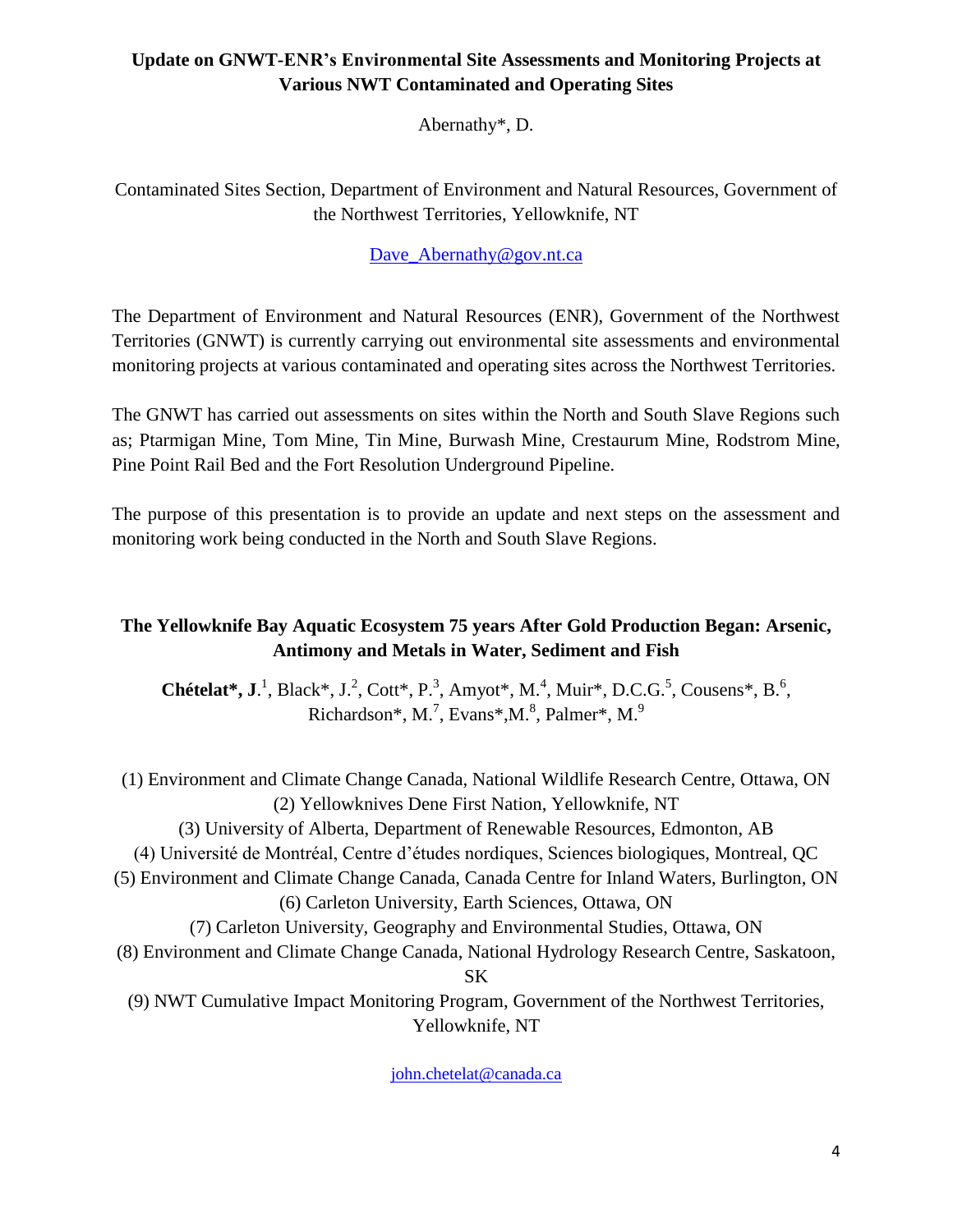Yellowknife Bay on Great Slave Lake is a water body of cultural, subsistence and recreational importance for the Yellowknives Dene First Nation and residents of Yellowknife. The bay has been impacted by releases of pollution from gold mining since the start of ore production in the late 1930s. The metalloids arsenic and antimony as well as metals were deposited in the bay through effluent and tailings releases, and air emissions from ore roasting. Local concerns remain over the long-term fate of legacy mining pollution. A study from 2013 to 2015 investigated the movement and environmental fate of metal(loid)s released into Yellowknife Bay, with a focus on water and sediment quality, and bioaccumulation in the food web.

Dated sediment cores, which can provide a historical record of pollution, showed significant enrichment of antimony, arsenic, copper, lead, manganese, mercury, silver and zinc in sediments corresponding with the timing of early mining operations in the area. Mining pollution extended approximately 30 km south of Giant Mine and into the main body of Great Slave Lake. The most intensive enrichment of metal(loid)s in sediments occurred at the north end of Yellowknife Bay within 5 km of Giant Mine. In Yellowknife Bay nearest to Giant Mine, levels of antimony and metals have declined near the sediment surface but remain above pre-mining levels. At farther sites, concentrations of elements in surface sediments have declined to background.

While sediments in Yellowknife Bay indicate recovery from legacy pollution of less-mobile metals (e.g., copper, lead), arsenic remains highly concentrated in younger surface sediment with solid-phase peaks of 800-4500 ppm in the top 5 cm. Levels and speciation of dissolved arsenic in sediment porewaters were related to oxygen conditions, with maximum concentrations found near the oxic-anoxic boundary. The arsenic peaks in near-surface sediment likely resulted from dissolution and upward migration of dissolved arsenic from arsenic-rich sediments in deeper layers.

Summer concentrations of arsenic in surface waters were relatively low  $(<4 \mu g/L$ ) in Yellowknife Bay, although levels were several-fold higher at Back Bay compared to the mouth of Yellowknife Bay and main body of Great Slave Lake. Surface water arsenic was predominantly in the dissolved fraction as arsenate  $(As^{+5})$  although arsenite  $(As^{+3})$  was also present. Water concentrations of total arsenic declined to approximately 1 µg/L or less at a distance of 10 km south from Giant Mine, at the mouth of Yellowknife Bay.

Over 200 fishes, representing seven species, were collected in Yellowknife Bay and near Wool Bay on Great Slave Lake for arsenic and metals analysis of tissues. Arsenic concentrations in fish muscle were well below the Canadian Food Inspection Agency guideline of 3.5 ppm wet weight. The low arsenic in fish muscle can be explained by low arsenic in surface waters and the physiological behaviour of this element in fish.

Yellowknife Bay is showing positive signs of recovery with long-term declines of arsenic in water and metals in surface sediment. However, further study is recommended to better understand the potential for arsenic release from sediment, which remains a large and potentially leaky reservoir of legacy arsenic.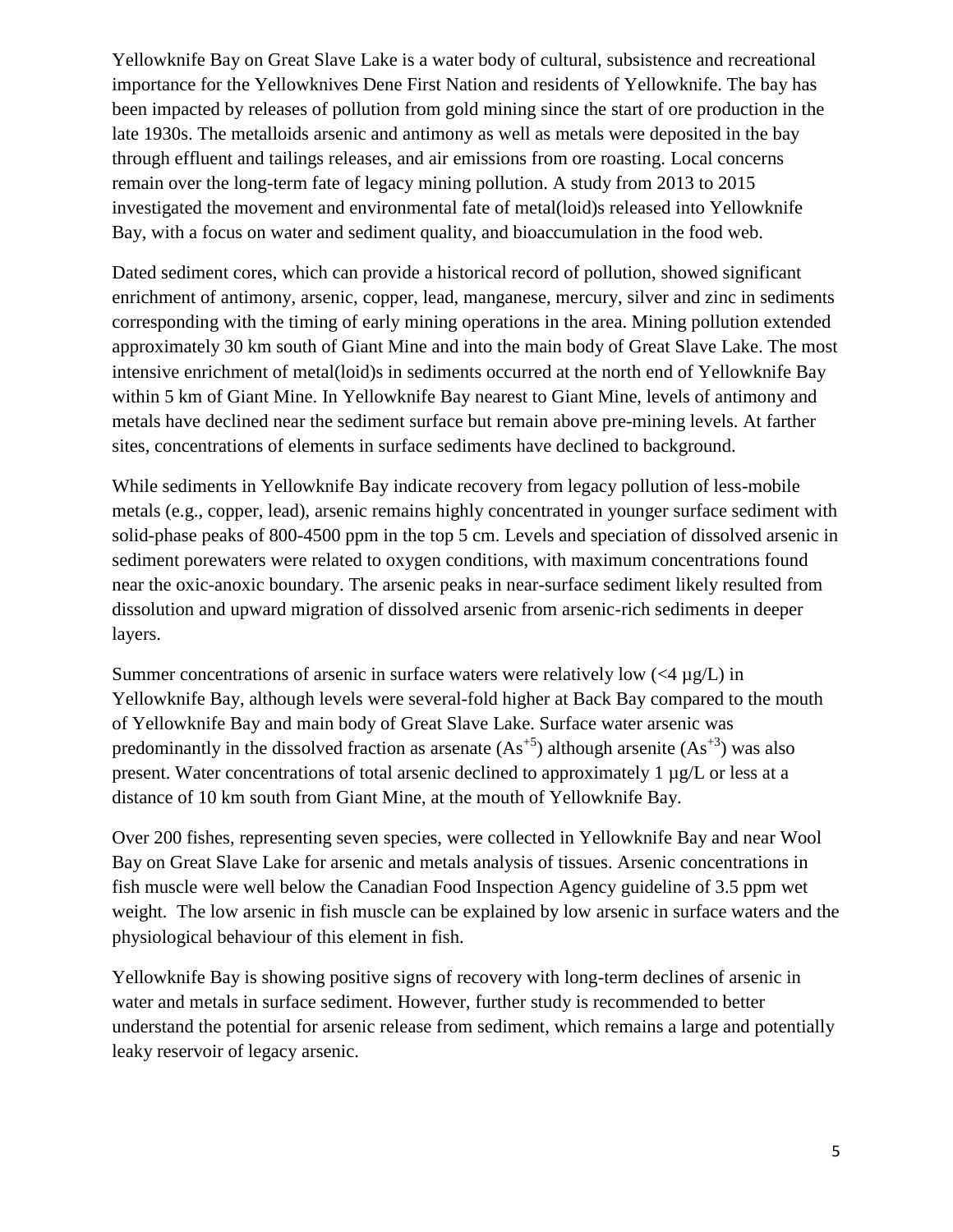## **Monitoring of Remediated Federal Contaminated Sites in the NWT**

Eagles Lalande\*, K.

## Contaminants and Remediation Division, Indigenous and Northern Affairs Canada, Yellowknife, NT

#### [Kathryn.Eagles@aandc-aadnc.gc.ca](mailto:Kathryn.Eagles@aandc-aadnc.gc.ca)

Indigenous and Northern Affairs Canada (INAC) is focused on accelerating the remediation of contaminated sites in the North to protect the health and safety of Indigenous people, Northerners, and the integrity of the environment. Once a contaminated site has been remediated, INAC continues to monitor those sites to ensure that all remedial actions continue to meet their intended purposes; that is, once a site is remediated, INAC ensures it remains safe for people and the environment.

In the North and South Slave regions, INAC Contaminants and Remediation Division (CARD) has remediated Colomac Mine, Discovery Mine, Hidden Lake Mine, Great Slave Lake area sites and North Inca Mine. Monitoring continues at Colomac Mine, Discovery Mine and Great Slave Lake area sites. Monitoring has been completed at Hidden Lake Mine and North Inca Mine; INAC is now investigating the possibility of transferring these remediated sites to the Government of the Northwest Territories. Additionally, CARD recently received results from a Traditional Knowledge and Users' Survey of the Pine Point Rail Bed.

The purpose of this presentation is to provide an overview of recently completed monitoring activities at the Colomac Mine, Discovery Mine, and the Great Slave Lake area sites, as well as to highlight successes and outline next steps for Remediated Sites Monitoring. Additionally, this presentation will offer a summary of the preliminary findings of the Pine Point Rail Bed Traditional Knowledge and Users' Survey.

#### **Community and Scientist Monitoring of the Great Slave Lake Ecosystem**

**Evans\*, M.**<sup>1</sup>, Giroux, E.<sup>2</sup>, Carpenter, L.<sup>2</sup>, Norn, L.<sup>2</sup>, Fordy, R.<sup>2</sup>, Fordy, K.<sup>1</sup>, Janzen, K.<sup>3</sup>, Bjornson,  $R<sup>2</sup>$ , and Giroux,  $D<sup>2</sup>$ 

(1) Environment and Climate Change Canada, National Hydrology Research Centre, Saskatoon, SK (2) Akaitcho Territory Government, Fort Resolution, NT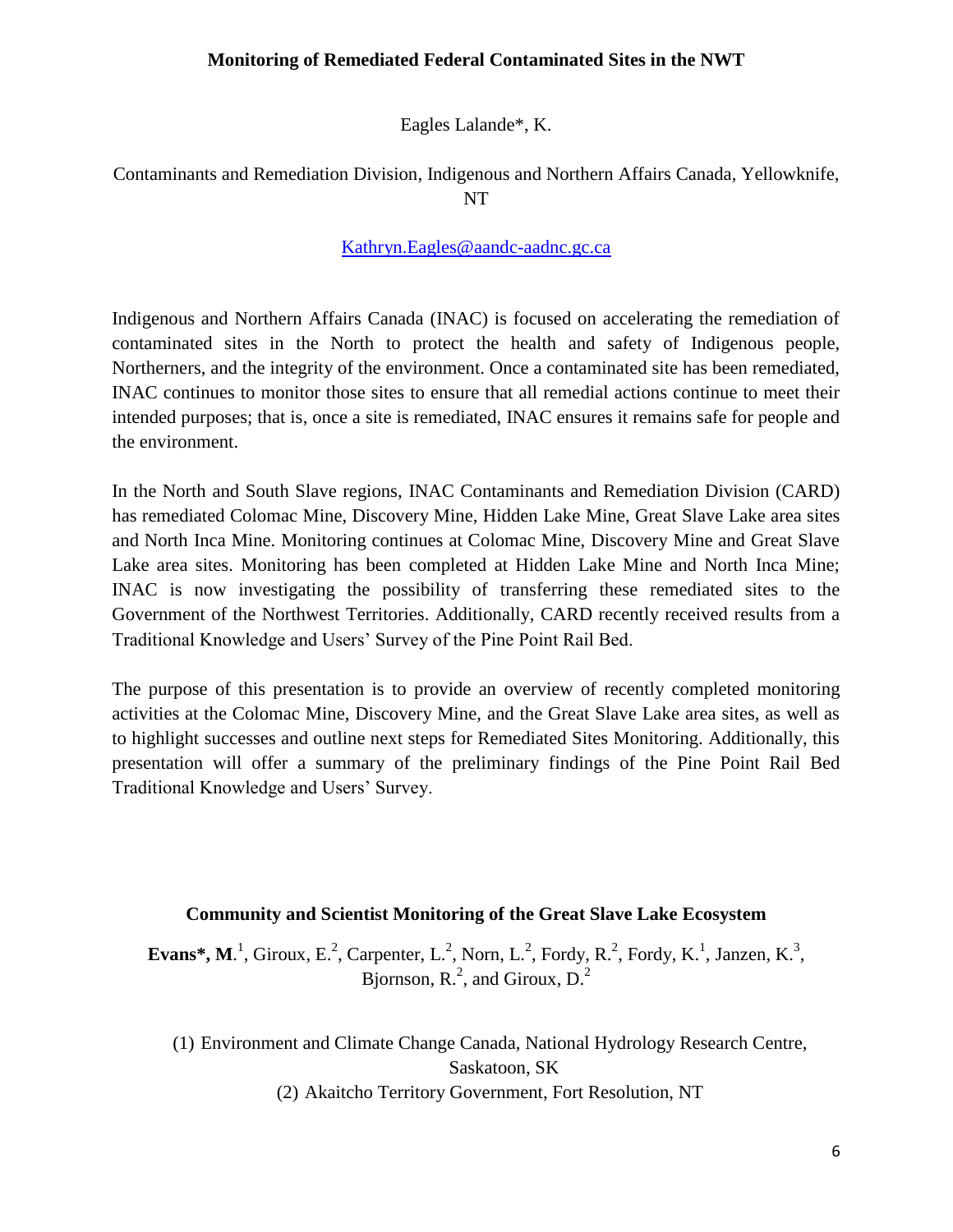## (3) University of Saskatchewan, Saskatoon, SK [marlene.evans@canada.ca](mailto:marlene.evans@canada.ca)

Community members and scientists are very interested in knowing how the Great Slave Lake ecosystem functions and how to protect its well-being. For example, community members have noticed differences in the appearance of the water and changes in the fish they are harvesting. Scientists are measuring changes in mercury concentrations in fish but, without knowing more about the environment in which the fish lives, are limited in how they can investigate what is causing changes. In this presentation, we present some of the highlights of community-based and scientific monitoring we have been conducting at Fort Resolution since 2010.

The community monitoring began in summer with measurements of water temperature, muddiness (how clear the water is) and color at three locations in Resolution Bay. Slave River flow and winds stirring up the lake bottom make the water muddy and microscopic plants (algae) can made the water green or brownish. This study continued through the year by monitors working with water treatment plant operators to put their water quality measurements into a data base that could be examined for seasonal patterns and differences between years; water plant operators make a series of measurements of the intake water to know how to treat it to meet drinking water standards. Over two years, additional measurements were made of the water including the concentrations of metals, chemicals needed for algae to grow and of the algae. Since then, with skills gained, monitors conducted a special study of the discharge waters at the water treatment plant and measured additional aspects of Resolution Bay waters including metals and plant nutrients. Two special studies were conducted to record which fish were being caught in the domestic fishery and how catches changed through the winter with fish movements and location of the nets.

The water studies are providing information on how the water, algae (which can form scums), and taste may change with the season, Slave River flow, winds mixing up the sediments, temperature and plant nutrients such as phosphorus and nitrogen. These records can be used by the community to document change and can be shared with researchers so that they can understand what is going on in the Great Slave Lake ecosystem and work to implement protective action if needed. The monitoring of the domestic fishery is useful by documenting fish catch. It can show how fish move in and out of an area, if these patterns are changing (e.g., lake trout becoming more common in Resolution Bay waters) and new species appearing. In addition, the airport at Fort Resolution routinely makes weather measurements which are recorded and can be used to document change in climate. With all the monitoring going in Fort Resolution, community monitors are in a very good position to record and record change.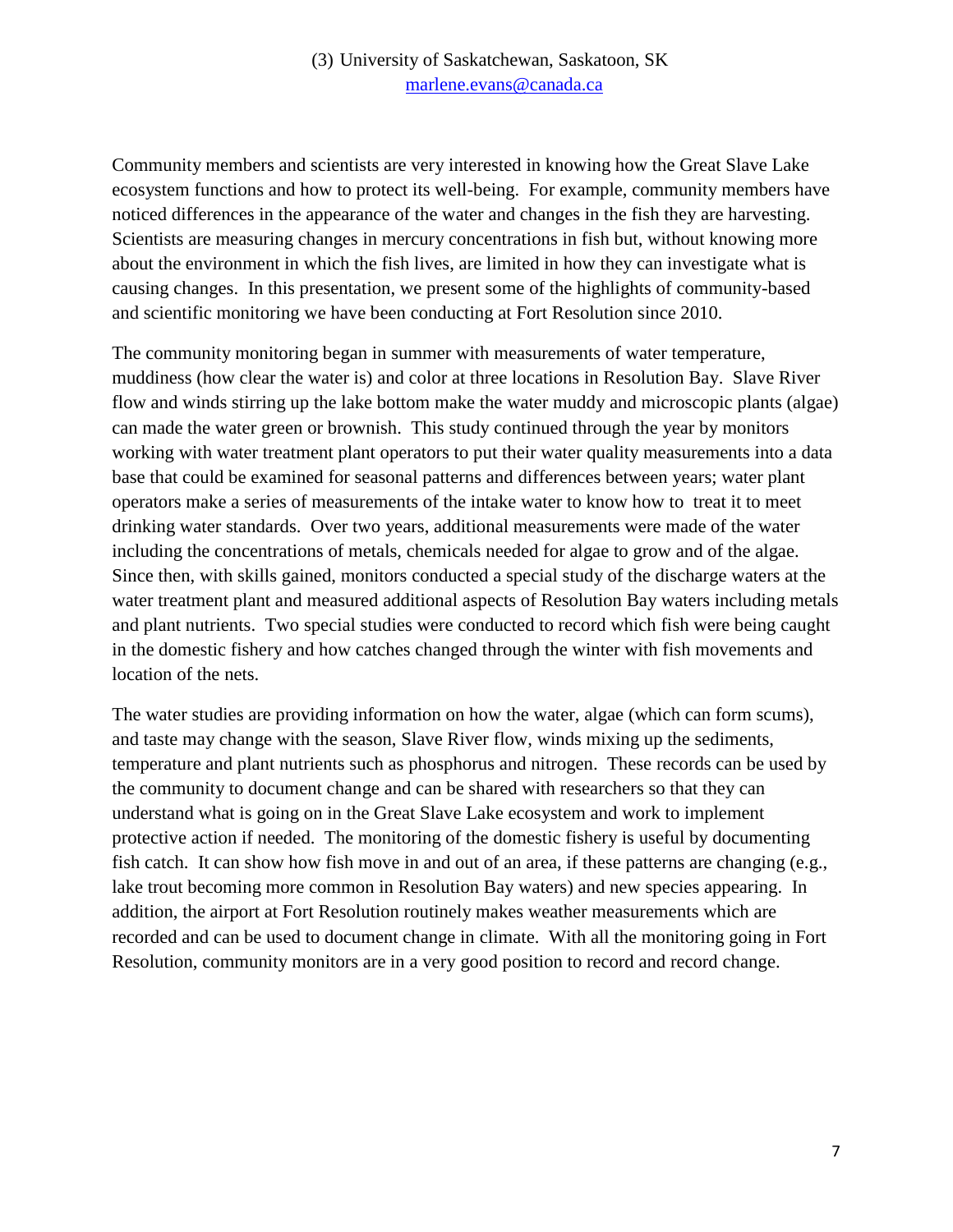#### **Impact of Wildfire on Northern Stream Ecosystems**

**Garner\*, C.**<sup>1</sup>, Chin, K.<sup>2</sup>, and Pisaric, M.<sup>1</sup>

(1) Environmental Sustainability Research Centre (ESRC), Brock University, ON

(2) NWT Cumulative Impact Monitoring Program (NWT CIMP), Government of the Northwest Territories, Yellowknife, NT

Cait Garner: [cg09uy@brocku.ca](mailto:cg09uy@brocku.ca)

High-latitude regions are currently undergoing rapid ecosystem change due to increasing temperatures and modified precipitation regimes. Since 2012, the Northwest Territories (Canada) has been experiencing severe drought and wildfire seasons. In 2014 alone, fires within the Northwest Territories consumed over 3.4 million hectares of forested land; 1.4 times larger than the national yearly average for Canada. Wildfire is one of the most important agents influencing age structure and composition of the forest stand, as such, it is a critical factor in ecosystem dynamics. The impacts of wildfire on terrestrial systems garner more attention compared to aquatic habitats. This is especially true when considering aquatic ecosystems located in the boreal forest biome, where the impacts of fires on stream ecology and chemistry is relatively understudied. Freshwater ecosystems, such as lakes and streams, are highly relied upon by northern communities for their cultural significance and economic and environmental goods and services they produce, including country foods.

This study examines the impact of recent wildfire on freshwater streams within the North Slave, South Slave, and Dehcho regions of the Northwest Territories through analysis of their water chemistry and benthic macroinvertebrate assemblages. Benthic macroinvertebrates, or the organisms living within/on the bottom of these streams, were sampled following methods outlined by the Canadian Aquatic Biomonitoring Network (CABIN). Biological indices (ex. Relative abundance and richness) were calculated and compared to determine relationships regarding diversity and abundance. Results of this study suggest that recent wildfires cause at minimum short-term impacts in water quality, such as increased turbidity and total suspended solids (TSS). In addition, results indicate slight changes in invertebrate communities of burned streams compared to unburned streams, including increased richness and abundance of collectorgatherer taxa.

## **NWT Cumulative Impact Monitoring Program Results in the North and South Slave Regions, NT**

Kanigan\*, J.

NWT Cumulative Impact Monitoring Program, Department of Environment and Natural Resources, Government of the Northwest Territories, Yellowknife, NT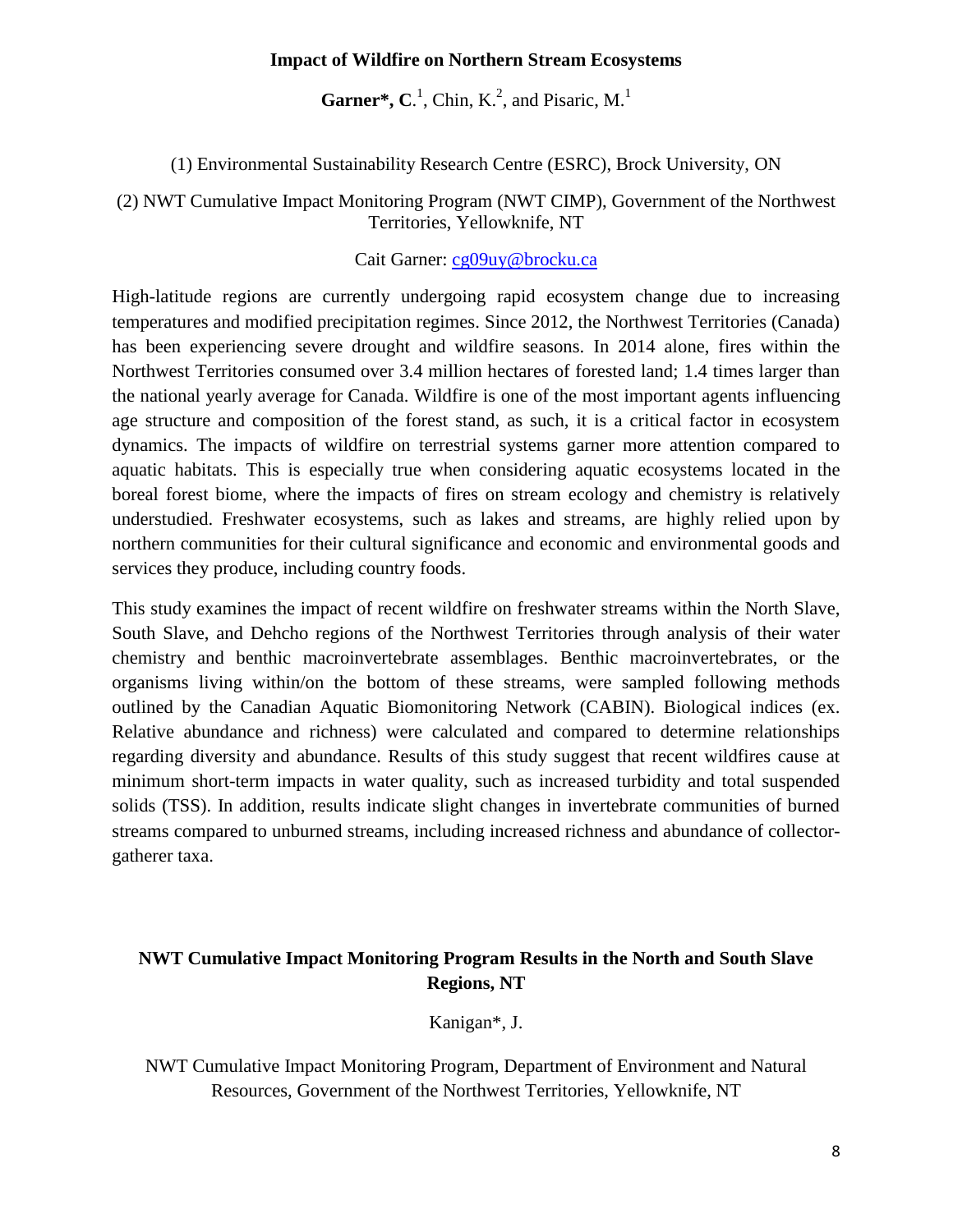#### Julian Kanigan@gov.nt.ca

The mandate of the Northwest Territories Cumulative Impact Monitoring Program (NWT CIMP) is to analyze scientific and traditional knowledge to monitor the cumulative environmental impacts of land and water use in the NWT. Cumulative impacts are changes to the environment caused by human actions or a combination of human actions and natural factors through time and space. This abstract provides a brief description of NWT CIMP and summarizes NWT CIMPsupported monitoring results from 2002-2017 in the North and South Slave regions.

Monitoring cumulative impacts is an important part of environmental regulation and integrated system of environmental management in the NWT. The legal mandate for NWT CIMP comes from the Gwich'in, Sahtu and Tłįcho land claim agreements, and Part 6 of the *Mackenzie Valley Resource Management Act*. Aboriginal governments and organizations help to guide the program through the NWT CIMP Steering Committee. The Northwest Territory Métis Nation, Akaitcho Territory Government, and North Slave Métis Alliance represent the North and South Slave regions on the NWT CIMP Steering Committee. Decisions are made by consensus with input from both members and observers.

NWT CIMP is focused on cumulative impact monitoring that informs environmental decisionmaking. As such, the program emphasizes the monitoring priorities of co-management boards. In the North and South Slave Regions, this includes the Mackenzie Valley Environmental Impact Review Board and the Mackenzie Valley Land and Water Board. The program strives to include communities in as many aspects of cumulative impact monitoring as possible.

NWT CIMP has supported 39 individual projects specific to the North and South Slave regions since 2002. Many other supported projects are relevant to both the North and South Slave regions and other regions of the territory. Most projects have been related to water and fish, caribou, traditional knowledge and capacity building. Generally, projects have been short-term, lasting one or two years. However, with increased, stable funding in the last seven years, NWT CIMP has supported several longer-term monitoring projects.

Last year, NWT CIMP provided \$337,000 to support 13 projects in the North and South Slave regions, 10 of which overlapped with other regions. Approximately 15% (\$70,000) of this funding was provided directly to regional and community organizations. This year, five projects are being supported directly in the regions in addition to seven multi-region projects.

Project results for these and all NWT CIMP projects are available for download on the NWT Discovery Portal [www.nwtdiscoveryportal.enr.gov.nt.ca](http://www.nwtdiscoveryportal.enr.gov.nt.ca/) or by contacting [nwtcimp@gov.nt.ca.](mailto:nwtcimp@gov.nt.ca)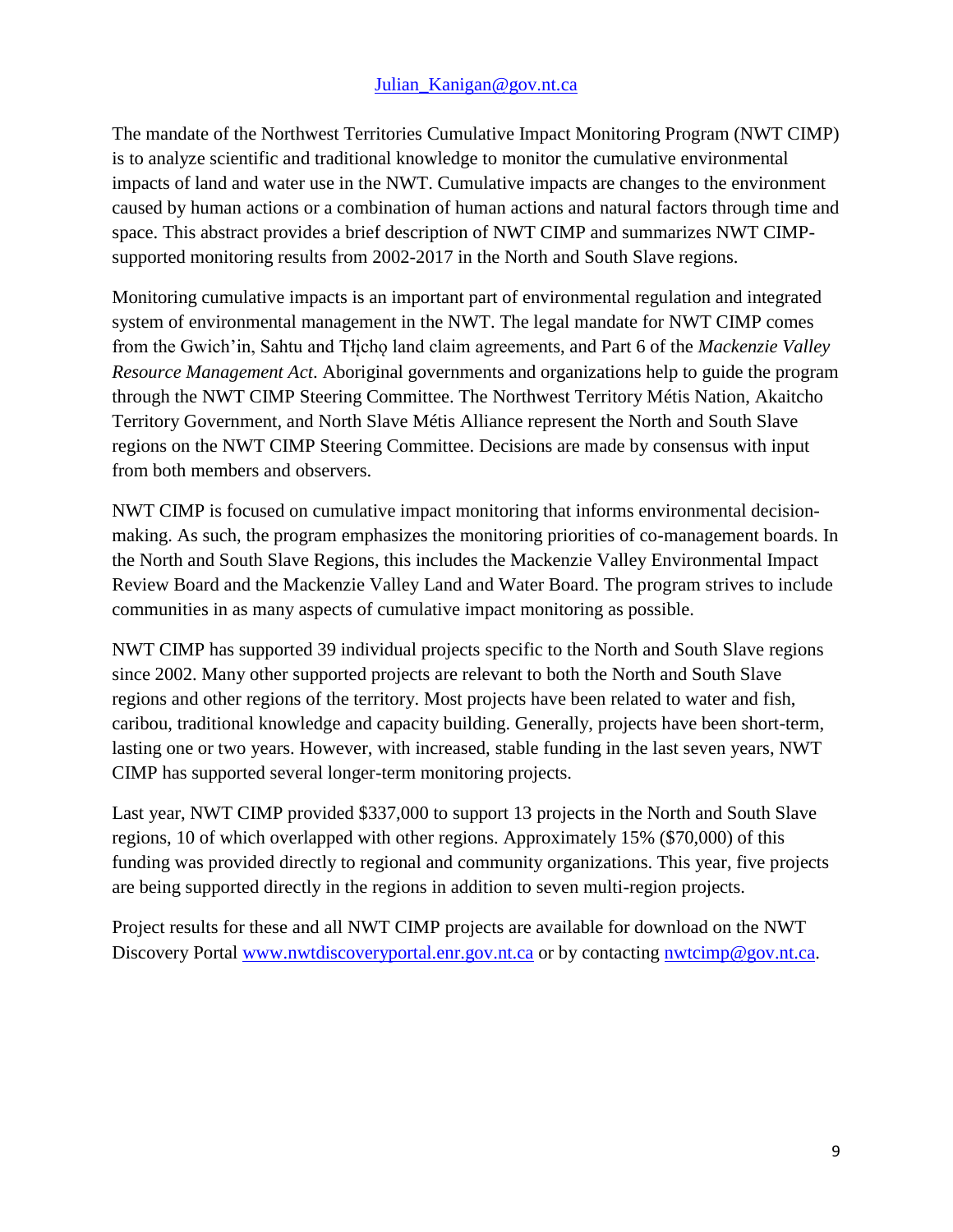## **The Recovery of Yellowknife Area Lakes From 50 Years of Mining Emissions: The Influence of Landscape Scale and Within-Lake Processes**

Palmer, M.J.<sup>1</sup>, Chételat, J.<sup>2</sup>, Richardson, M.<sup>1</sup>, Jamieson, H.E.<sup>3</sup>, and Galloway, J.<sup>4</sup>

Presented by: **Kanigan\*, J.** (NWT CIMP)

(1) Department of Geography, Carleton University, Ottawa, ON (2) Environment and Climate Change Canada, Ottawa, ON (3) Queen's University, Kingston, ON (4) Geological Survey of Canada, Calgary, AB

## [michael.palmer@carleton.ca](mailto:michael.palmer@carleton.ca)

Lakes are a dominant feature of the landscape in the Yellowknife area and are an important part of the cultural and recreational fabric of the community. The early years of historical mining activities in the region resulted in the release of large amounts of arsenic, antimony, and metals to the surrounding area. Fifty years after the bulk of these emissions were deposited, surface waters of many small shallow lakes continue to exhibit elevated concentrations of contaminants, particularly arsenic. This talk will highlight recent research investigating the influence of landscape factors and within-lake processes on the chemical recovery of Yellowknife area lakes.

A recent survey of 98 lakes within a 30-km radius of Yellowknife was used to investigate the distribution of arsenic in surface waters across the landscape. Regionally, the concentration of arsenic in surface waters decreased with distance from the historical ore roasting operations, and concentrations were highest in lakes downwind (to the west) and proximal to the historical stacks. Four lakes within this hotspot area representing a range of physical and hydrological properties were sampled regularly for one year to investigate seasonal variation in the concentration and speciation of arsenic in surface waters. Arsenic concentrations increased considerably (93 to 182%) under ice throughout the winter for three of the four study lakes. Peak under ice concentrations of arsenic were accompanied by large increases in iron and manganese concentrations and were observed under low oxygen or completely anoxic conditions. These data suggest that two important winter processes may lead to under-ice increases in lake water arsenic concentrations, the exclusion of solutes from the development of overlying lake ice and/or the diffusion of metal(loid)s from sediment porewaters to lake waters.

These results demonstrate that impacts to Yellowknife area lakes from legacy mining pollution vary across the region and highlight the importance of understanding both landscape level and within-lake processes. It is particularly important that regulators and land managers consider the importance of winter processes in a region where lakes are ice covered for two-thirds of the year.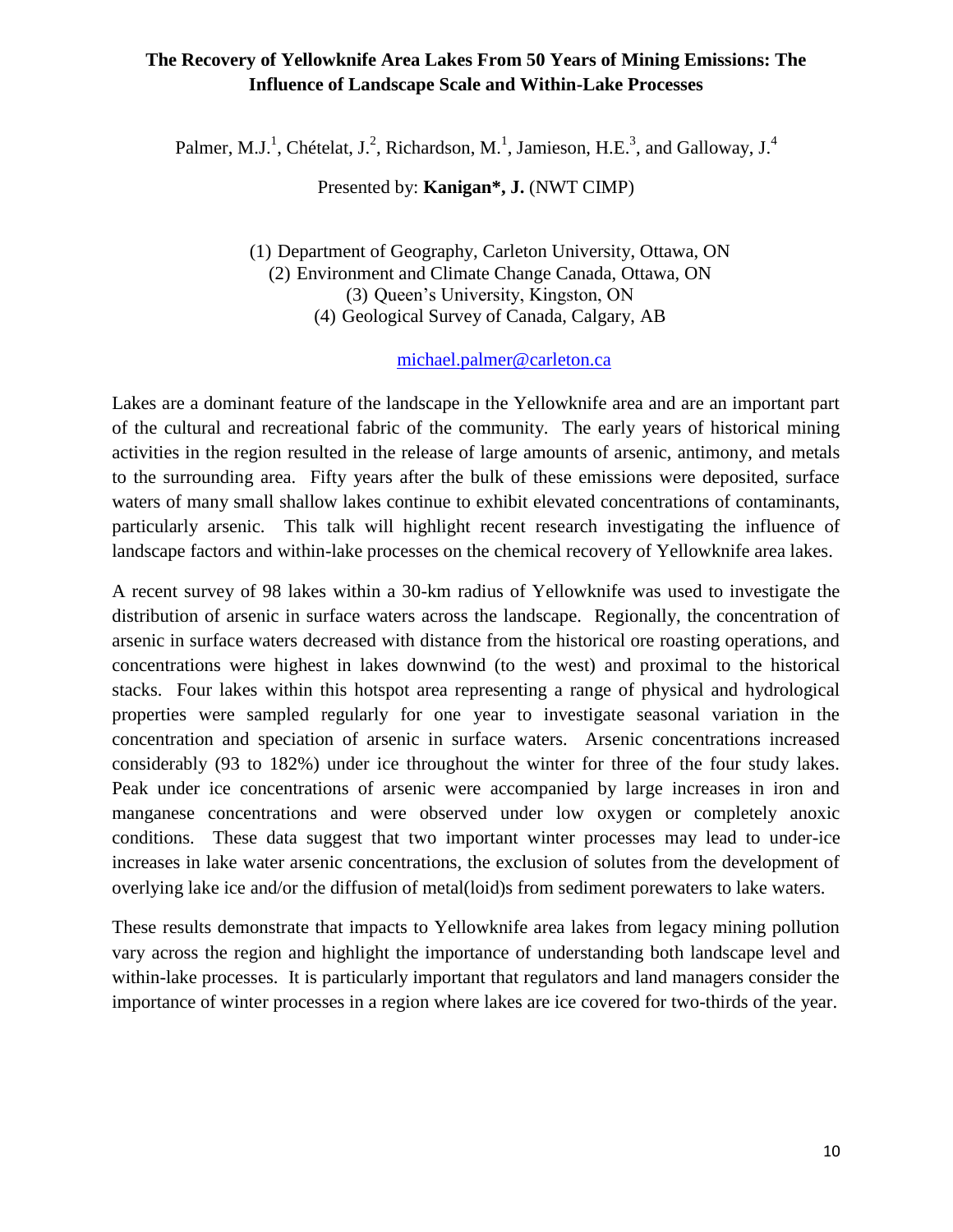## **Traditional Knowledge in Resource Decisions and Community-Based Monitoring: Current Challenges and Recommendations**

Keats\*, J. B.

Trailmark Systems, Victoria, BC

### [Beth.keats@trailmarksys.com](mailto:Beth.keats@trailmarksys.com)

Research and documentation of traditional knowledge (TK) is a social science exercise, a discipline that differs greatly from the natural sciences. The inclusion of TK in natural resource decisions can result in decisions that are better for humans and the environment, more responsive to unique interactions between the two, and more reflective of local concerns and scenarios. The Government of the Northwest Territories has unique obligations to include TK in all environmental management actions and decisions. Its policies and *Acts*, as well as frameworks for implementation, are intended to ensure that TK has meaningful influence on environmental decision making and empowers indigenous people in environmental governance.

This presentation focuses on the preliminary results of research into the current challenges and opportunities associated with incorporating traditional knowledge in resource decisions and understanding and managing cumulative effects in the Northwest Territories (NWT). This research examines: the needs and challenges related to incorporating TK as expressed by those involved in TK research, regulatory review, and resource management, and; the role TK currently plays in regulators' informed decision-making and in managing cumulative effects in the NWT. It will also describe emergent methods, challenges, and opportunities associated with community-based or TK monitoring for use in integrated resource management.

This subject is explored in three ways: 1) interviews with individuals involved in this field, including regulatory board staff, Aboriginal lands department representatives, and traditional knowledge researchers; 2) a review of major environmental assessments and how they appear to have incorporated TK in their reasons for decision, and; 3) a comprehensive literature review and critical analysis of community-based/traditional knowledge monitoring for resource decision making as a major site for integrating TK in regional or science-dominant decisions, such as permitting. The final outcome of this project will be a description of the challenges of this process, and multi-level recommendations for improving how traditional knowledge can be integrated into monitoring cumulative impacts and resource management decisions.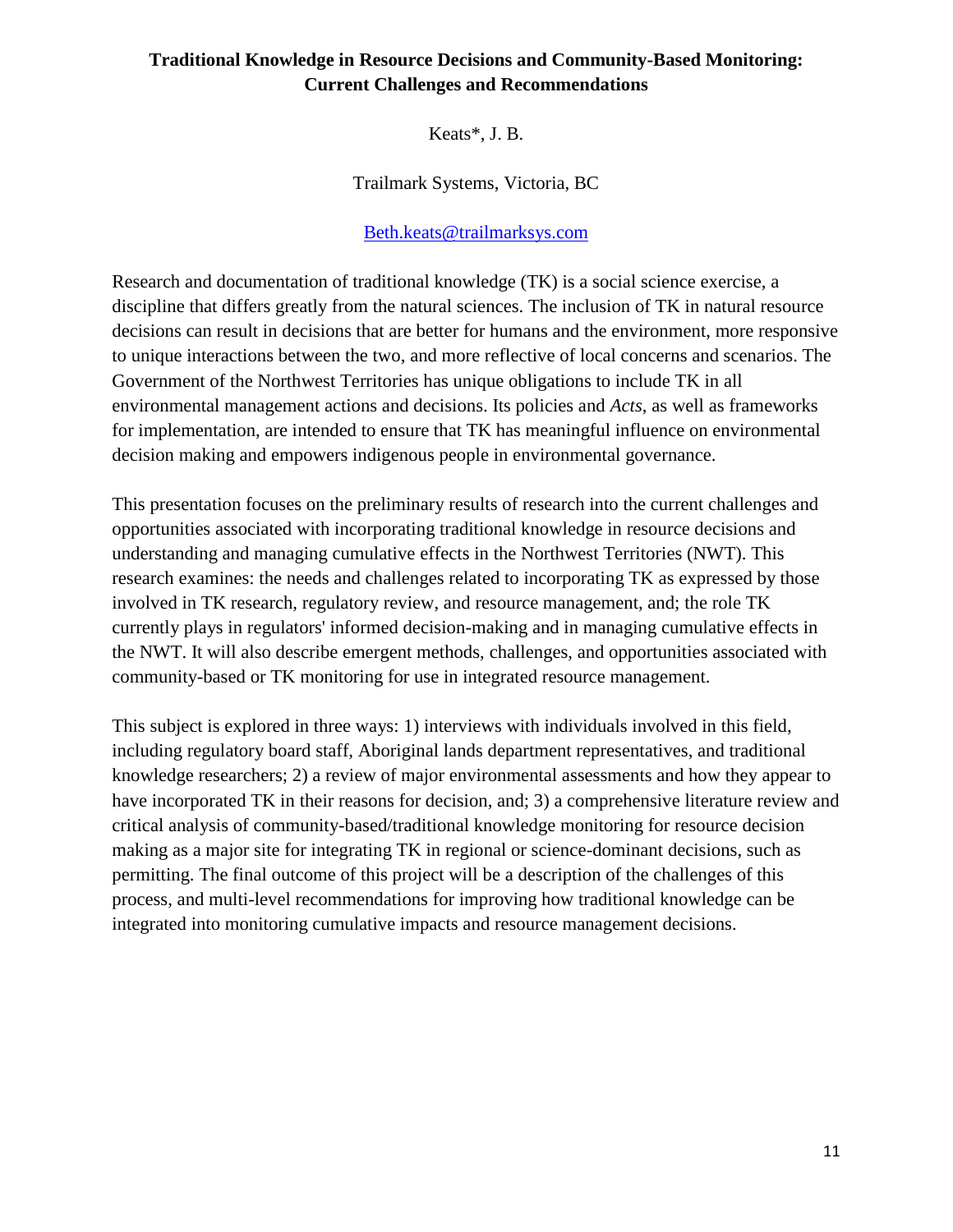## **Aboriginal Aquatic and Resource and Oceans Management (AAROM) Program: Northwest Territory Metis Nation**

Salter\*, J.

Northwest Territory Metis Nation, Fort Smith, NT

Jason Salter: [aarom.nwtmn@northwestel.net](mailto:aarom.nwtmn@northwestel.net)

In 2009-2010, the Northwest Territory Metis Nation (NWTMN) applied for and received funding under the Department of Fisheries and Oceans' Aboriginal Aquatic and Resource and Oceans Management **(**AAROM) program. In order to ensure that the program's mandate stay on track, a consulting firm was hired by the NWTMN to set goals and challenges. This exercise was completed in the 2014-2015 fiscal year resulting in a set of challenges along with strategies to keep the program on track with better communication from all three Metis councils (Fort Smith, Fort Resolution and Hay River). This would allow the program to be successful and meet the Councils questions and or concerns, allowing better communication from all parties involved.

The main focus of this presentation is to provide an overview of what has been done to date since filling the AAROM coordinator position last April. In addition, the presentation will show what activities have taken place this summer and what may be in works for the foreseeable future. For example, this includes the Elders' Fisheries workshop, Community-Based Water Quality program, net training, and the adopted Guardian program.

#### **NWT-Wide Community-Based Water Quality Monitoring (CBM) Program**

#### Somers\*, G.

Water Resources Division, Environment and Natural Resources, Government of the Northwest Territories, Yellowknife, NT

#### [Gila\\_Somers@gov.nt.ca](mailto:Gila_Somers@gov.nt.ca)

During the development of Northern Voices, Northern Waters: NWT Water Stewardship Strategy (2010), NWT communities and Aboriginal governments highlighted the need to be more involved in and know more about water stewardship. As a result, the NWT-wide Community-based Monitoring (CBM) program was developed and sampling started in 2012. The goal of the monitoring program is to get communities involved in water stewardship and collect water quality monitoring information to answer community questions about water quality. The CBM Program is designed to allow community members to decide where to monitor water quality and to have community monitors collect samples.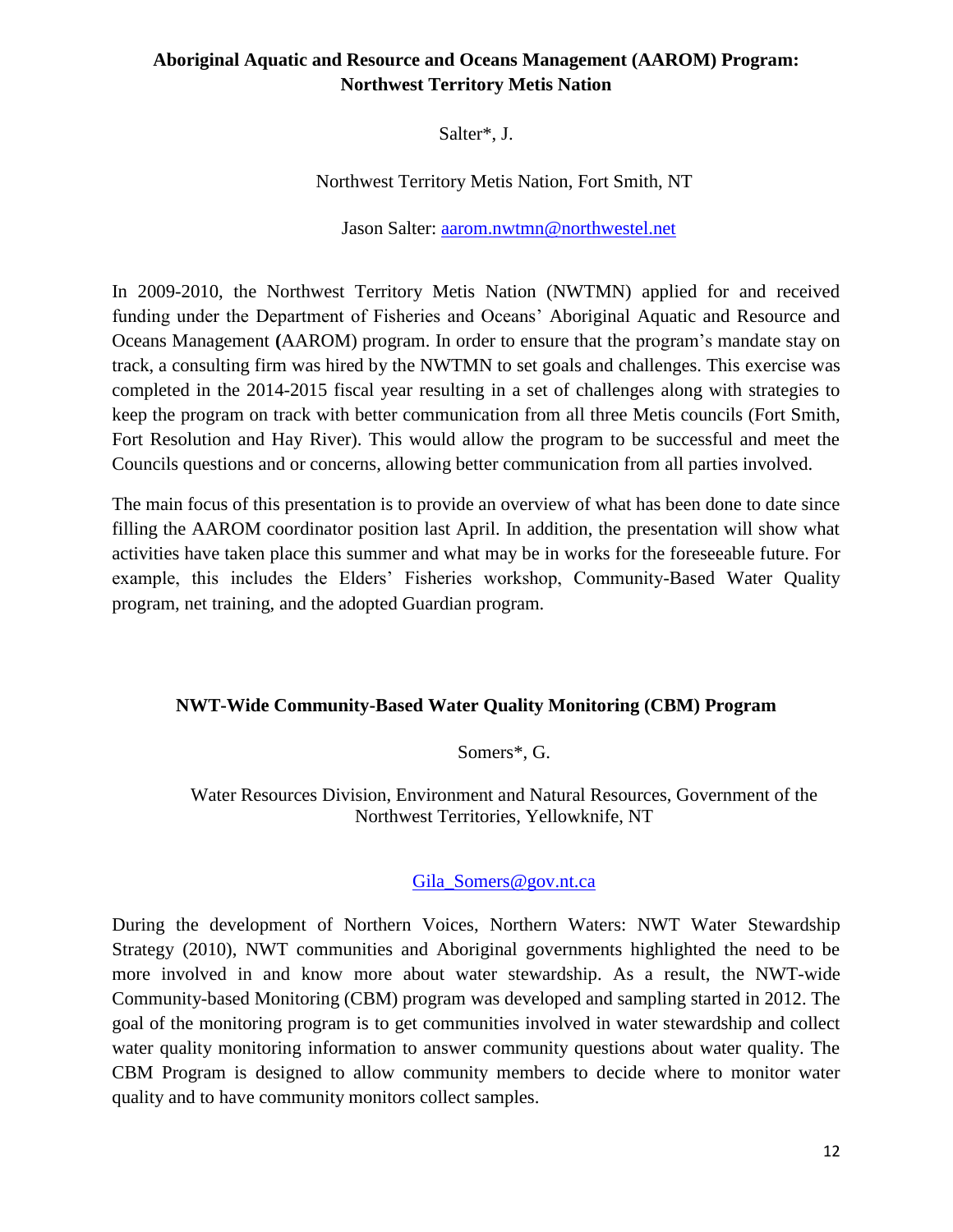There are over 40 water quality monitoring sites in the CBM program. Sampling at these sites is conducted by community members three to four times a year during the open water season (between June and October). GNWT-ENR staff supported the sampling by providing equipment, training, and other technical support. Many factors influence water quality, some are natural and some are from human activities.

Water quality varied across the NWT. Water quality can vary depending on the sources of water and its flow. Hydrocarbons and metals dissolved in water are more able to get into plants, bugs, and fish than those attached to dirt, so they are important to monitor. Fish reproduction and human health can also be affected by certain levels of dissolved hydrocarbons and metals. Hydrocarbons and metals usually stay attached to dirt unless things like the pH and temperature of the water changes. In some regions of the NWT, there is evidence that permafrost thawing, caused by climate warming, is affecting water quality.

Substances above the Canadian Council of Minsters for the Environment (CCME) guidelines for the protection of aquatic life most often included aluminum, iron, and copper. These metals often attach to dirt and total levels exceeded guidelines more often in waters with naturally high turbidity.

Hydrocarbon levels were highest in 2014 but have since come down to pre-2014 levels. Hydrocarbon levels at all sites remained well below values that would harm fish. In 2014, forest fires were very extensive which may be the cause of the increased PAH levels at that time.

## **Barren-ground Caribou Traditional Mapping and Analysis**

Johanne Black<sup>1</sup>, R. Freeman<sup>2</sup>, N. Thorpe<sup>3</sup>, B. Keats<sup>3</sup> and **Wong, P.**\*<sup>3</sup>

(1) Yellowknives Dene First Nation, 702 Ndilo Street, Yellowknife, NT (2) DownNorth Consulting, 69 Con Road, Yellowknife, NT (3) Trailmark Systems, 645 Fort St, Victoria, BC, V8W 1Z9

\*Corresponding author: [pamela.wong@trailmarksys.com](mailto:pamela.wong@trailmarksys.com)

For years, the Yellowknives Dene First Nation (YKDFN) has recorded traditional knowledge (TK) of Elders, hunters, and plant gatherers onto maps through community-based projects. Unfortunately, most of this material has been difficult to access, being stored away in unfiled paper formats within the Lands Department or housed offsite with restricted access. These projects include important historical information on the barren-ground caribou and could, thus, inform current efforts to protect this threatened species. Our project aims to make past and current TK of barren-ground caribou available to YKDFN Lands and Environment, community members, researchers, regulators and decision-makers to improve understanding and monitoring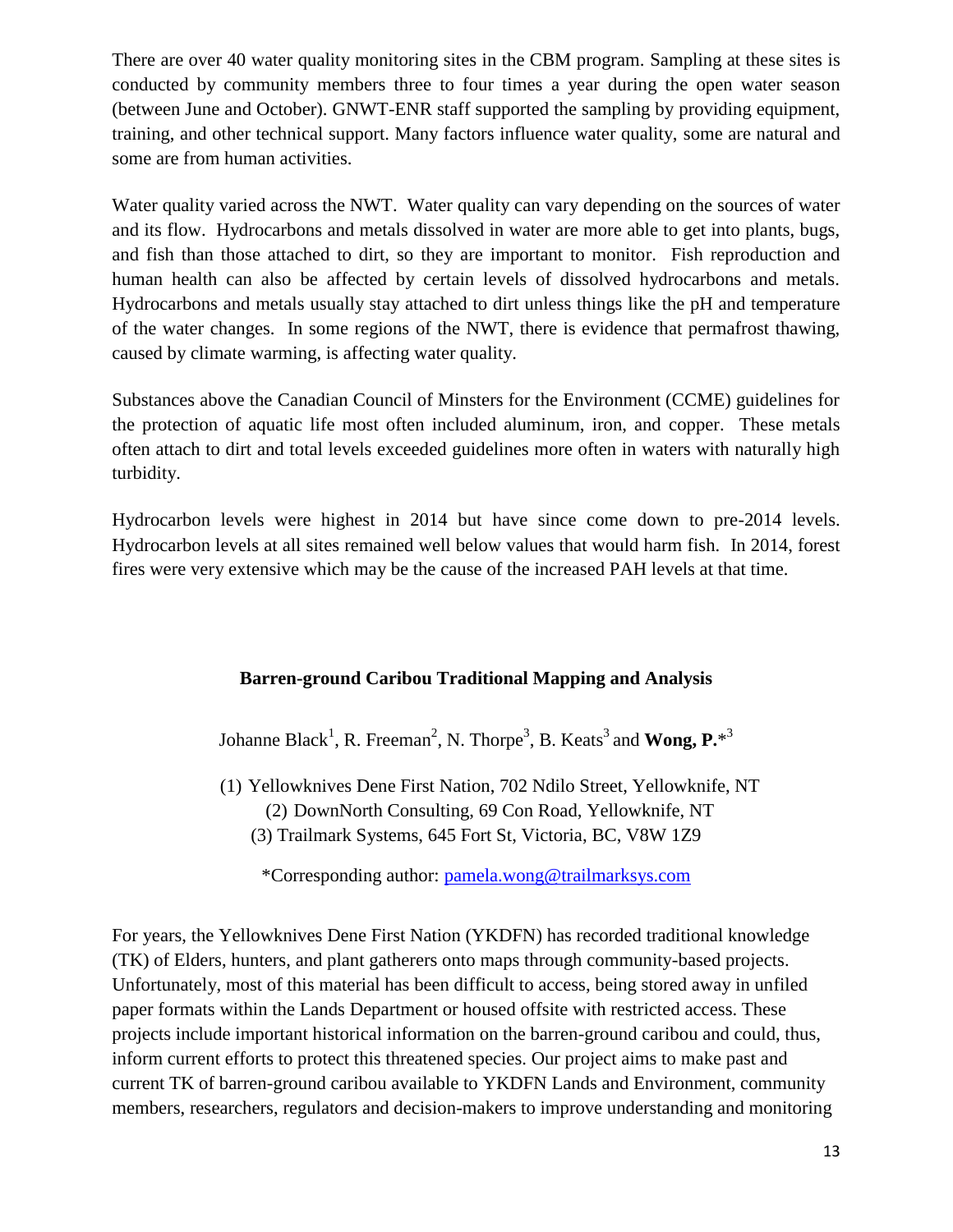of caribou. Specifically, we focus on cultural, biophysical, and ecological aspects of the Bathurst caribou herd in the Chief Drygeese Territory. Using workshops, interviews, and interactive mapping to document TK, we: determine what TK can tell us about how, where, and why movement, migrations, and populations have changed over time; highlight indicators that YKDFN use to monitor the herd and how these indicators can assist in cumulative impact monitoring; and use this information to direct future on-the-land monitoring to support cumulative impact understanding and management.

Traditional Knowledge themes include caribou health, migration and population patterns, habitat and vegetation conditions, and local climate changes. Our broader objectives are to: bring together TK of caribou that has been recorded in the past; identify gaps in previously recorded TK using spatial, temporal, and contextual analyses; guide research using gaps identified by knowledge holders; make a public internet-based research tool that includes TK; explore partnerships with neighboring First Nations; and strengthen relationships between Elders and youth. The information from this project both works to fulfill the mandate of the CIMP, and is keeping with First Nations principles of Ownership, Control, Access, and Possession, and the vision and commitments set out by the United Nations Declaration on the Rights of Indigenous Peoples (Article 31).

We present our progress and findings for Year One and Two. In the last two years, we built a TK mapping database of past YKDFN TK research on caribou that was previously not available. This secure, data management system and GIS includes more than 40 years of 102 interview records linked to audio recordings, photographs, maps and transcripts, 62 community maps, and 47 land use surveys involving caribou. Yellowknives Dene members received training on how to digitize and enter information into the system, how to run searches on its information, and how to document on-the-land activities using a mobile app that is connected to the data management system. We made a public web portal, where YKDFN can manage, select, and publish information of their choosing. Based on identified research gaps, we discuss our objectives for Year 3—the final phase of the project.

## **Biological Adaptability of Great Slave Lake Fisheries Ecosystem**

**Zhu\*.**  $X^1$ **, Chapelsky, A.<sup>1</sup>, Carmichael, T.J.<sup>1</sup>, Tallman, R.F.<sup>1</sup>, Lea, E.<sup>1</sup>, Janjua, Y.M.<sup>1</sup>, Evans, M.<sup>2</sup>** 

(1) Department of Fisheries and Oceans Canada & Central and Arctic Region (2) Environment and Climate Change Canada

#### [Xinhua.Zhu@dfo-mpo.gc.ca](mailto:Xinhua.Zhu@dfo-mpo.gc.ca)

Great Slave Lake (GSL) is a typical oligotrophic system, experiencing multiple vectors of natural and anthropogenic disturbance. Detection, assessment and predictions of the biological adaptability can be strategically promising and critically essential to understanding how the